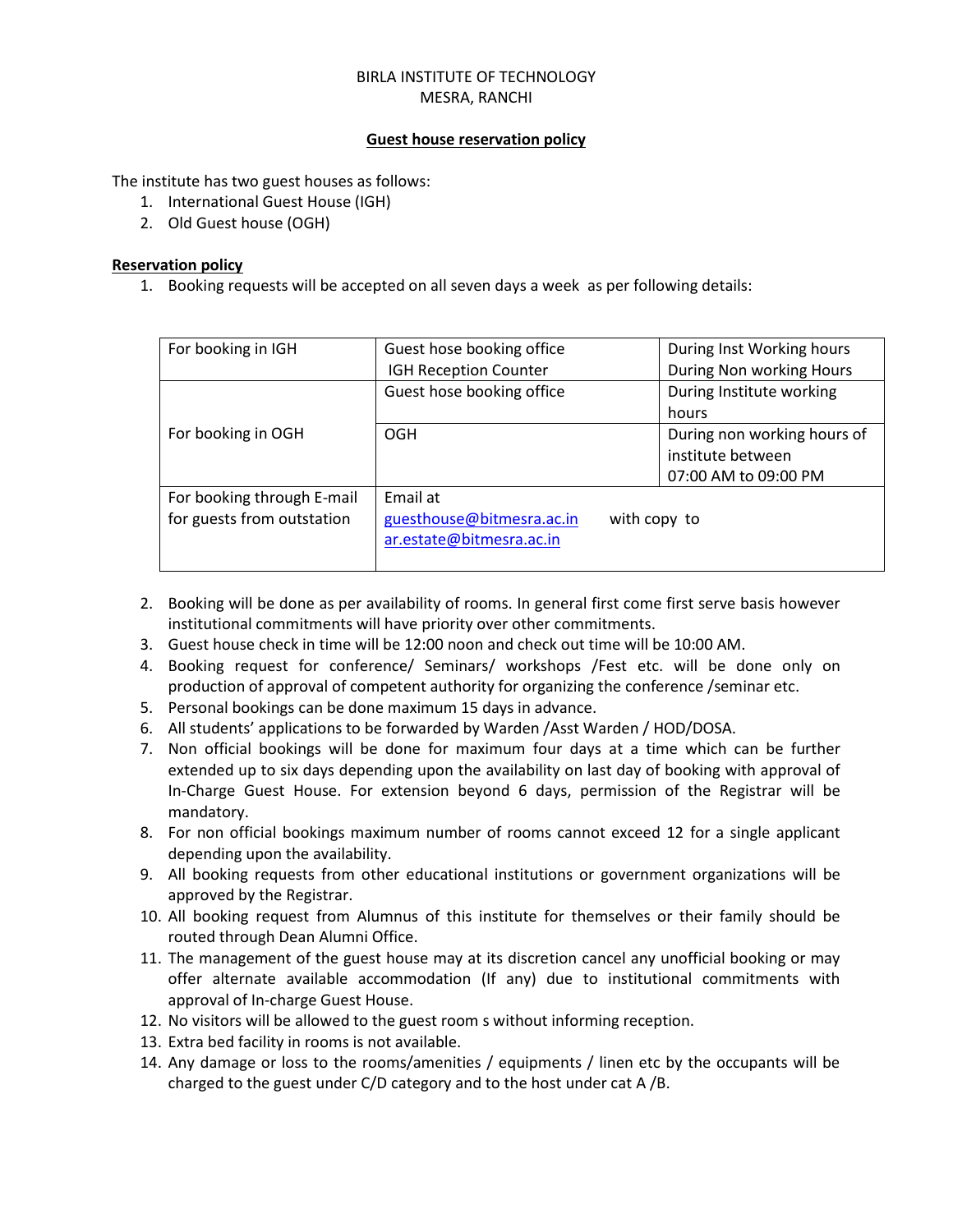## **Cancellation**

- 1. Cancellation for all confirmed individual booking shall be done 24 hours before the date of arrival in writing (email), failing which 20% of room rent for the room booked will be charged to the applicant under category C.
- 2. For all group bookings for conference / seminars / workshops etc. a written confirmation should be sent by the host to the In-charge Guest house about the exact number of rooms required, list of participants and invitees. This confirmation should reach the guest house 3 days before the commencement of the event failing which the said booking will be treated as cancelled.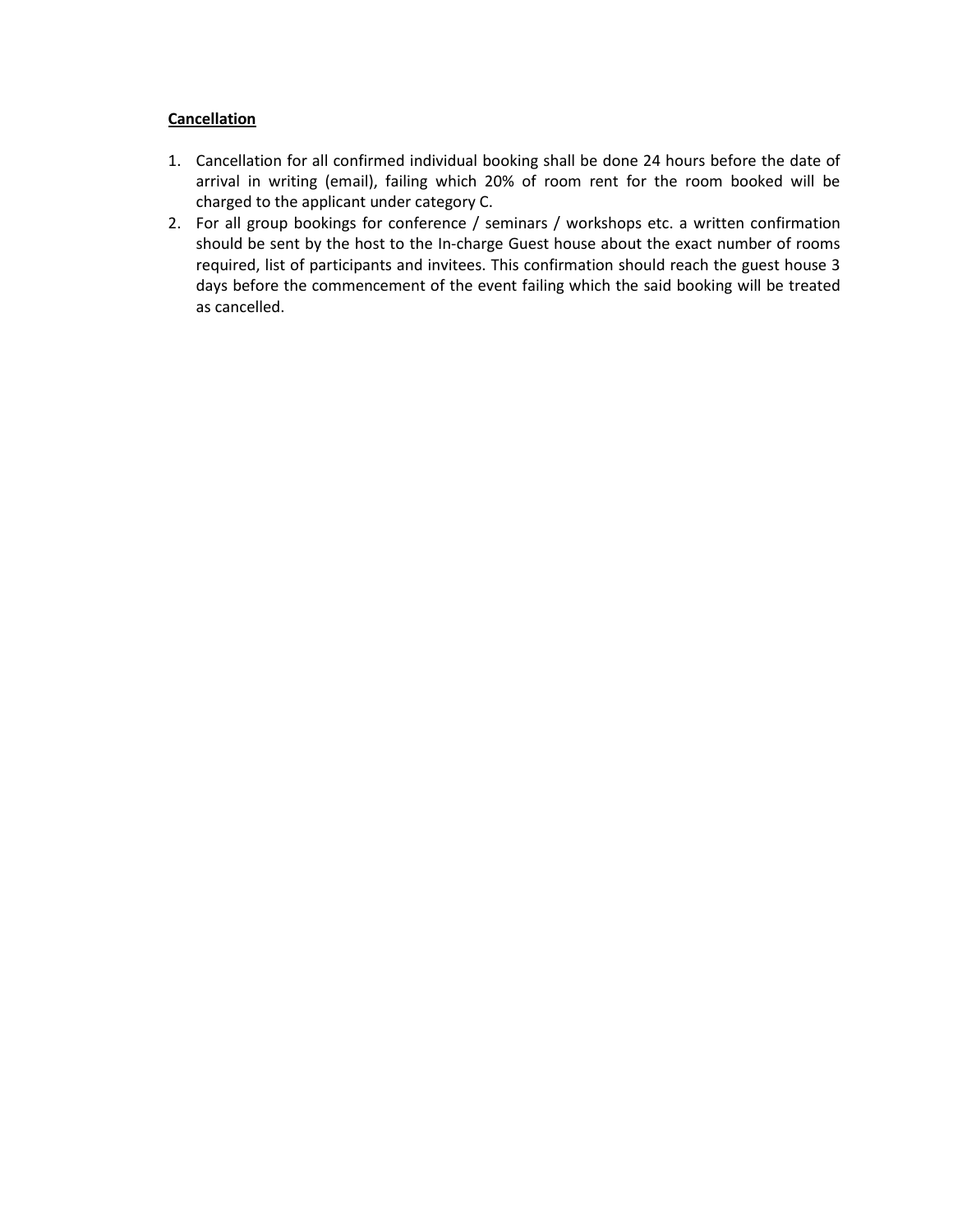# **Tariff per Day**

| <b>International Guest House (IGH)</b><br>(All AC Rooms) |                      |              |                         |           |                             |
|----------------------------------------------------------|----------------------|--------------|-------------------------|-----------|-----------------------------|
| Sr                                                       | Type of Room         | No of        | Room Rent excluding GST |           |                             |
| No                                                       |                      | <b>Rooms</b> | Single                  | Double    | <b>Remarks</b>              |
|                                                          |                      |              | Occupancy               | Occupancy |                             |
|                                                          |                      |              |                         |           | To be booked with           |
| 01                                                       | Suite Room           | 04           | 2500                    |           | concurrence of Registrar    |
|                                                          |                      |              |                         |           |                             |
|                                                          |                      |              |                         |           | 20 % discount on room rent  |
| 02                                                       | Large Room           | 16           | 1500                    | 2000      | to                          |
|                                                          | (Two single beds)    |              |                         |           | (i)Personal guests of       |
|                                                          |                      |              |                         |           | faculty/staff               |
| 03                                                       | Mezzanine Room       | 06           | 1200                    | 1500      | (ii) Alumnus for themselves |
|                                                          | (Two single beds)    |              |                         |           | and their family            |
|                                                          |                      |              |                         |           |                             |
| 04                                                       | Small rooms          | 08           | 1000                    | 1200      |                             |
|                                                          | (One Queen size Bed) |              |                         |           |                             |

| Old Guest house (OGH)<br><b>Presently under renovation)</b> |                 |              |                         |           |                                                                                                                               |
|-------------------------------------------------------------|-----------------|--------------|-------------------------|-----------|-------------------------------------------------------------------------------------------------------------------------------|
| Sr                                                          | Type of Room    | No of        | Room Rent excluding GST |           |                                                                                                                               |
| No.                                                         |                 | <b>Rooms</b> | Double<br>Single        |           | Remarks                                                                                                                       |
|                                                             |                 |              | Occupancy               | Occupancy |                                                                                                                               |
| 01                                                          | Suite Room      | 04           | 2500                    |           | To be booked with<br>concurrence of Registrar                                                                                 |
| 02                                                          | Double bed Room | 08           | 1200                    | 1500      | 20 % discount on room rent<br>to<br>(i)Personal guests of<br>faculty/staff<br>(ii) Alumnus for themselves<br>and their family |

| Tariff for faculty and staff joining the institute on transfer or new appointment |                                |  |  |
|-----------------------------------------------------------------------------------|--------------------------------|--|--|
| Period                                                                            | Room Rent                      |  |  |
| 1 <sup>st</sup> seven days                                                        | 10% of applicable room tariff  |  |  |
| $8th$ to 15 <sup>th</sup> day                                                     | 50% of applicable room tariff  |  |  |
| 16 <sup>th</sup> Day onwards                                                      | 100% of applicable room tariff |  |  |

**Note:** Room rent is exclusive of food charges. Food charges have to be borne by the Guest / Host depending upon the nature of booking.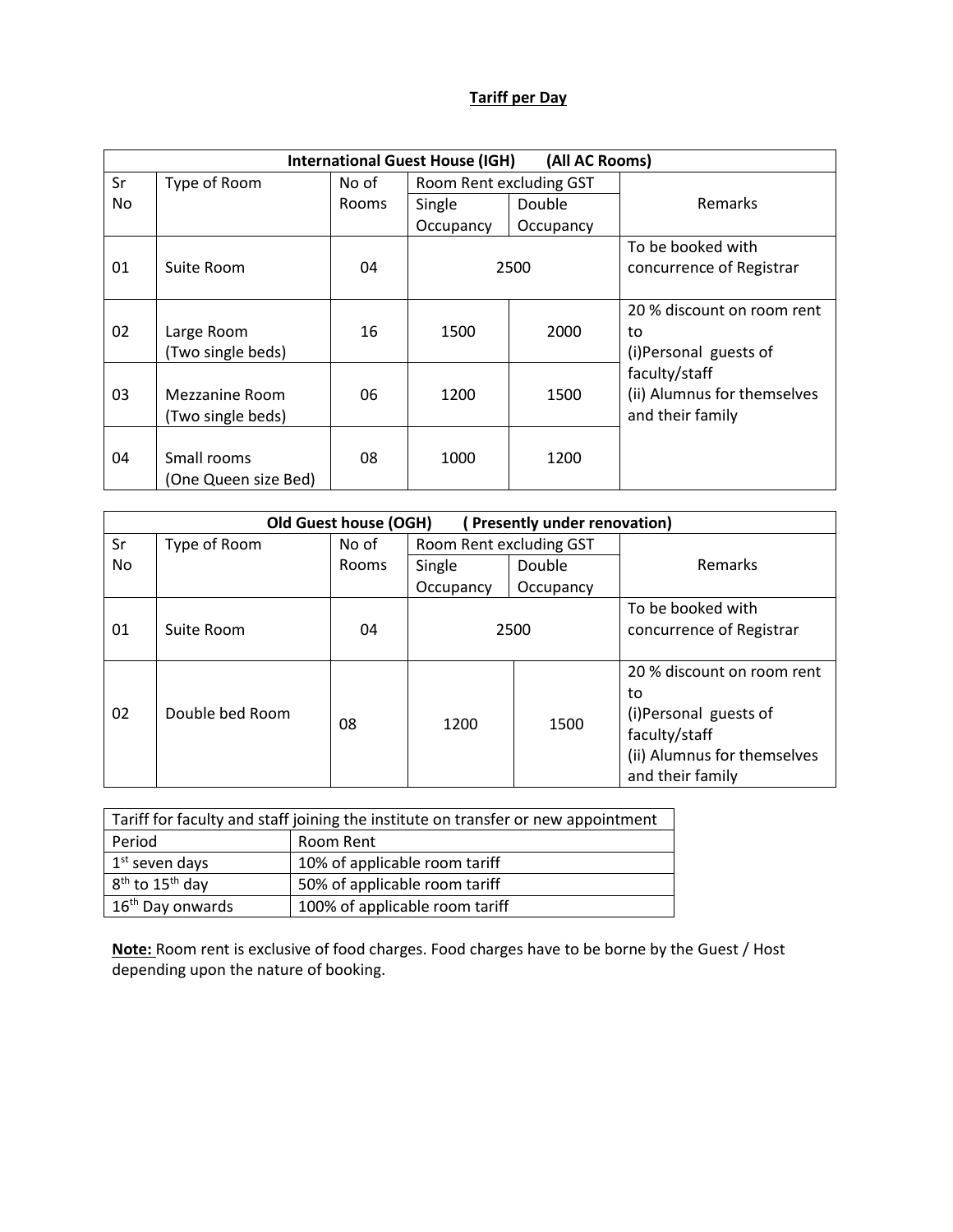# **Tariff for booking of venue for personal /social functions by faculty & officers**

| SI.       | Event                                                                                                             | Venue                                                                                      | <b>Conditions</b>                                                                                                                                                                                                                                                                                                                                                                                                                                                                 | <b>Max</b>                                                                                                                          | Rates                                                                                                                                                                                                                                                                           |  |  |
|-----------|-------------------------------------------------------------------------------------------------------------------|--------------------------------------------------------------------------------------------|-----------------------------------------------------------------------------------------------------------------------------------------------------------------------------------------------------------------------------------------------------------------------------------------------------------------------------------------------------------------------------------------------------------------------------------------------------------------------------------|-------------------------------------------------------------------------------------------------------------------------------------|---------------------------------------------------------------------------------------------------------------------------------------------------------------------------------------------------------------------------------------------------------------------------------|--|--|
| <b>No</b> |                                                                                                                   |                                                                                            |                                                                                                                                                                                                                                                                                                                                                                                                                                                                                   | <b>Duration</b>                                                                                                                     |                                                                                                                                                                                                                                                                                 |  |  |
| 01        | Social functions of<br>Faculty/Officers<br>(Birthday/Anniversary/<br>Small get-together of<br>maximum 70 persons) | <b>IGH Dining Hall</b><br>with IGH<br>furniture                                            | (i) Other than Dinning Hall<br>timings for the IGH<br>Guests.<br><b>OR</b><br>during Dining<br>lf<br>Hall<br>timings, then number of<br><b>IGH</b><br>Guests<br>are<br>manageable with room<br>service.<br>(ii) Not permitted to put any<br>stickers on the walls of<br>Dining Hall.<br>(iii) Music volume to be kept<br>low to avoid disturbance<br>to the IGH Guests in the<br>rooms.                                                                                           | Upto 03 Hrs.<br>(Compulsory<br>closing time<br>10:00 PM)                                                                            | (i) 3000/- rent for 3 Hrs.<br>(ii)Electricity<br>charges:<br>200/-besides rent.<br>(iii) Water Charges: 200<br><b>Besides rent</b><br>(iv) Cleaning charges<br>400/- besides rent.<br>and<br>Security Deposit of Rs<br>4000/- at the time of<br><b>Booking</b>                  |  |  |
| 02        | Social functions of<br>Faculty/Officers<br>(Organising<br>Lunch/Dinner with<br>maximum 150 Persons)               | IGH Lawn. All<br>other logistics<br>by the<br>Faculty/Officers<br>organising the<br>event. | (i) No stickers to be put on<br>any wall of the IGH.<br>(ii) Music volume to be kept<br>low to avoid<br>disturbances to the IGH<br>Guests inside the rooms.<br>(iii) No damage to the<br>Institute property.<br>Important:1. Events with political overtones /marriages will not be permitted at IGH Lawns.<br>2. Waste disposal will be responsibility of the user else Rs 800/- may be deducted.<br>3. Damage if any to the institute property will be recovered from the user. | Full day/Half<br>day booking<br>since logistic<br>part is<br>involved.<br>Event closing<br>time will be<br>compulsorily<br>1000 PM. | $8000/-$<br>(i)<br>for<br>rent<br>half/full day.<br>(ii)Electricity<br>charges:<br>1000/-besides rent.<br>(iii) Water Charges: 1000<br>Besides rent.<br>(iv) cleaning charges: Rs<br>800/- besides rent.<br><b>Security Deposit of Rs</b><br>10000/- at the time of<br>Booking. |  |  |
|           |                                                                                                                   |                                                                                            |                                                                                                                                                                                                                                                                                                                                                                                                                                                                                   |                                                                                                                                     |                                                                                                                                                                                                                                                                                 |  |  |
|           |                                                                                                                   |                                                                                            |                                                                                                                                                                                                                                                                                                                                                                                                                                                                                   |                                                                                                                                     |                                                                                                                                                                                                                                                                                 |  |  |